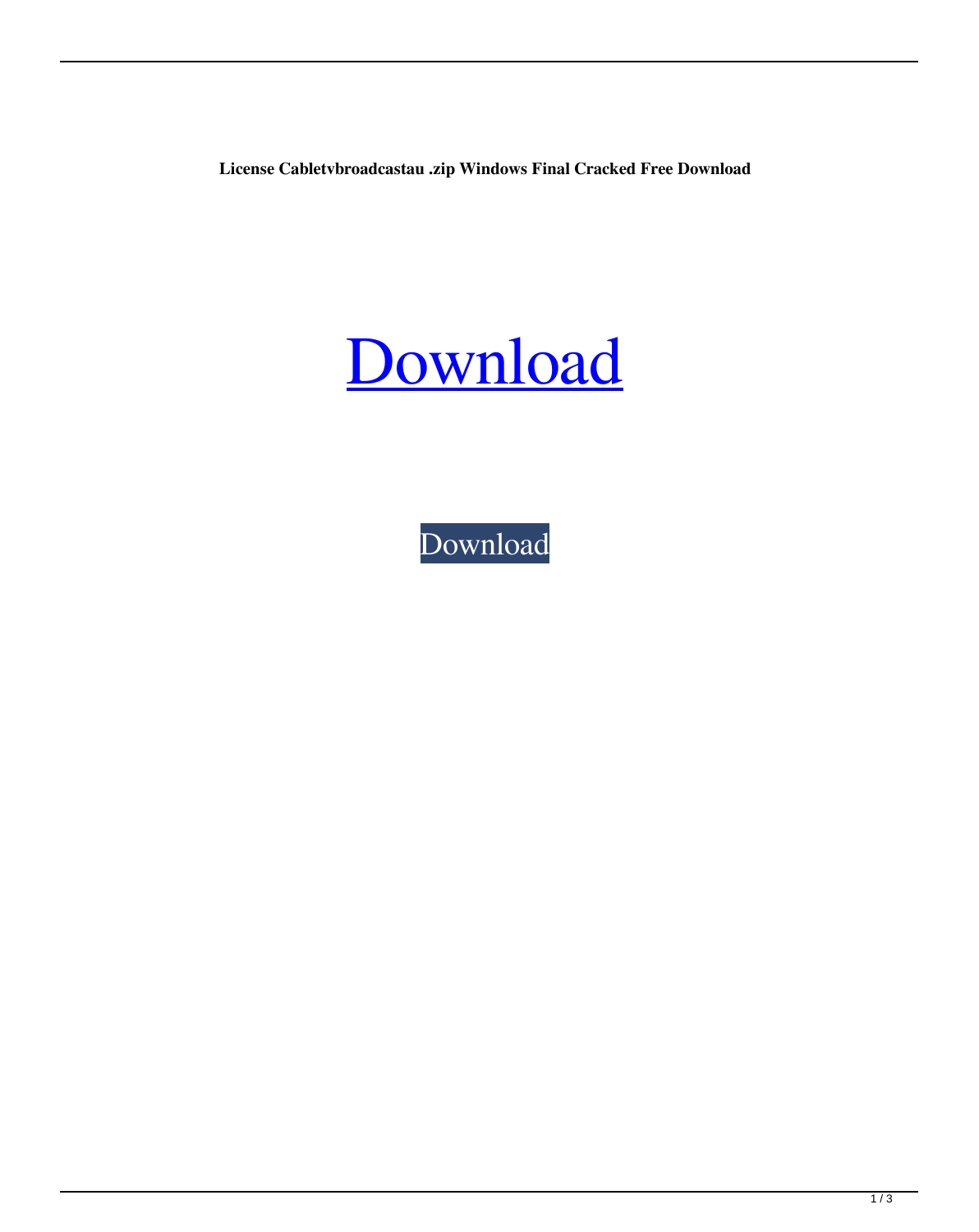/\* \* Copyright (c) Facebook, Inc. and its affiliates. \* \* Licensed under the Apache License, Version 2.0 (the "License"); \* you may not use this file except in compliance with the License. \* You may obtain a copy of the License at \*\*\*\* Unless required by applicable law or agreed to in writing, software \* distributed under the License is distributed on an "AS IS" BASIS, \* WITHOUT WARRANTIES OR CONDITIONS OF ANY KIND, either express or implied. \* See the License for the specific language governing permissions and \* limitations under the License. \*/ package com.facebook.buck.features.project.intellij.intellijplatforms.nginx; import com.intellij.openapi.util.Disposer; import com.intellij.openapi.util.NlsContexts; import com.intellij.psi.PsiElement; import com.intellij.psi.impl.PsiManager; import com.intellij.psi.impl.source.tree.LeafPsiElement; import com.intellij.psi.impl.source.tree.TreeUtil; import com.intellij.psi.impl.source.tree.declaration.TypeReferencePsiElement; import com.intellij.psi.impl.source.tree.expression.Expression; import com.intellij.psi.impl.source.tree.expression.LiteralExpression; import com.intellij.psi.impl.source.tree.expression.QualifiedNameExpression; import com.intellij.psi.impl.source.tree.expression.ReferenceExpression; import com.intellij.psi.impl.source.tree.expression.ResolveToExpression; import com.intellij.psi.impl.source.tree.statement.BlockStatement; import com.intellij.psi.impl.source.tree.statement.Statement; import com.intellij.psi.impl.source.tree.statement.TemplateStatement; import com